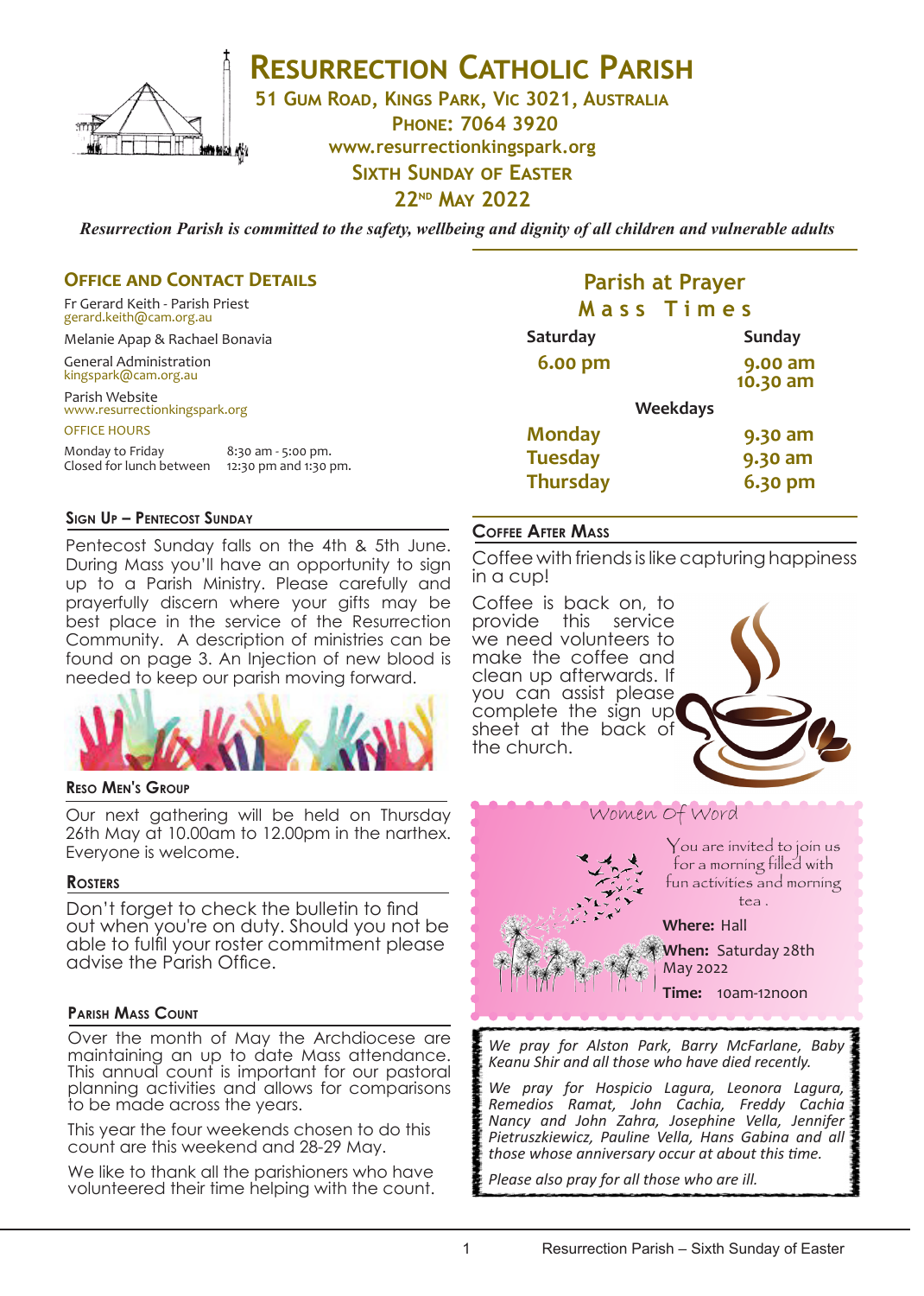

# **As part of our committment to child safety all children must be accompanied by an adult when they go to the toilet.**

#### **Working Bee**

Mark your diaries....................<br>The parish are seeking seeking a volunteers to help with a minid working bee at the presbytery on **Saturday 9th July 2022.** With many hands, you can do things that aren't possible alone. There are many things



requiring attention and the Men's Group has a list of jobs.

Can you come? Your help will be appreciated. If you are unable to stay for the whole morning, come just for an hour or two.

#### **Gospel Reflection**

You are welcome to attend the Gospel Reflection. The next gathering is on Saturday 28th May at 10.00am to 11.00am in the Parish Office.

#### **St Vincent de Paul**

The St Vincent de Paul group (St Vinnies) are extremely grateful for the generous support received from the community throughout the year.

Your kindness gives hope to many individuals and families served through the Resurrection Community. We collected 298 bags of non perishable items.

We deeply appreciate your caring commitment to helping those who need it most.

Thank you. St Vinnies Group



# **28th & 29th May 2022 The Ascension of the Lord**

|                                       | 6.00pm                               | 9.00 AM                 | 10.30 AM                |
|---------------------------------------|--------------------------------------|-------------------------|-------------------------|
| <b>MASS OVERSEERS</b>                 | Michelle Mercieca                    | Kathy Wale              | Aurora Asuncion         |
| <b>HOSPITALITY</b>                    | Jane Caruana                         | Vilinda Rebustillo      | Marques Navarro         |
|                                       | Joe Caruana                          | Need volunteer          | Dolly Zipagan           |
|                                       | Charlie Grech                        |                         |                         |
| <b>DATA PROJECTOR</b>                 | Xavier Bugeja                        | Christian Dizon         | Calvin Alderson         |
| <b>CAMERA OPERATOR</b>                | N/A                                  | N/A                     | Calvin Alderson         |
| 1 <sup>st</sup><br><b>PROCLAIMERS</b> | Geraldine Holt                       | Kathy Wale              | Angelita Ramat          |
| Response                              | Max Michel                           | Nadia Young             | Jet Nacional            |
| $2^{nd}$                              | Geraldine Holt                       | Kathy Wale              | Angelita Ramat          |
| Intercessions                         | Max Michel                           | Nadia Young             | Jet Nacional            |
|                                       |                                      |                         |                         |
| <b>COLLECTORS</b>                     | Noel Oliver                          | <b>Frank Gatt</b>       | Isidro Asuncion         |
|                                       |                                      |                         |                         |
| <b>SPECIAL MINISTERS OF</b>           | Fr Gerard Keith                      | Fr Gerard Keith         | Fr Gerard Keith         |
| <b>COMMUNION</b>                      | Jamie Castillo                       | Jamie Castillo          | Jamie Castillo          |
|                                       | Rocky Hughes                         | <b>Michael Donnelly</b> | Cecilia Navarro         |
|                                       | Olga Hughes                          | <b>Andrew Cassar</b>    | Cleo Oliveria           |
|                                       |                                      |                         |                         |
| <b>SACRISTY DUTY</b>                  | Rachael Bonavia                      | Need Volunteer          | Aurora Asuncion         |
| <b>COFFEE MAKERS</b>                  | No Coffee<br><b>Volunteer Needed</b> | <b>Volunteer Needed</b> | <b>Volunteer Needed</b> |
| <b>COFFEE CLEAN UP</b>                | <b>Volunteer Needed</b>              | <b>Volunteer Needed</b> | <b>Volunteer Needed</b> |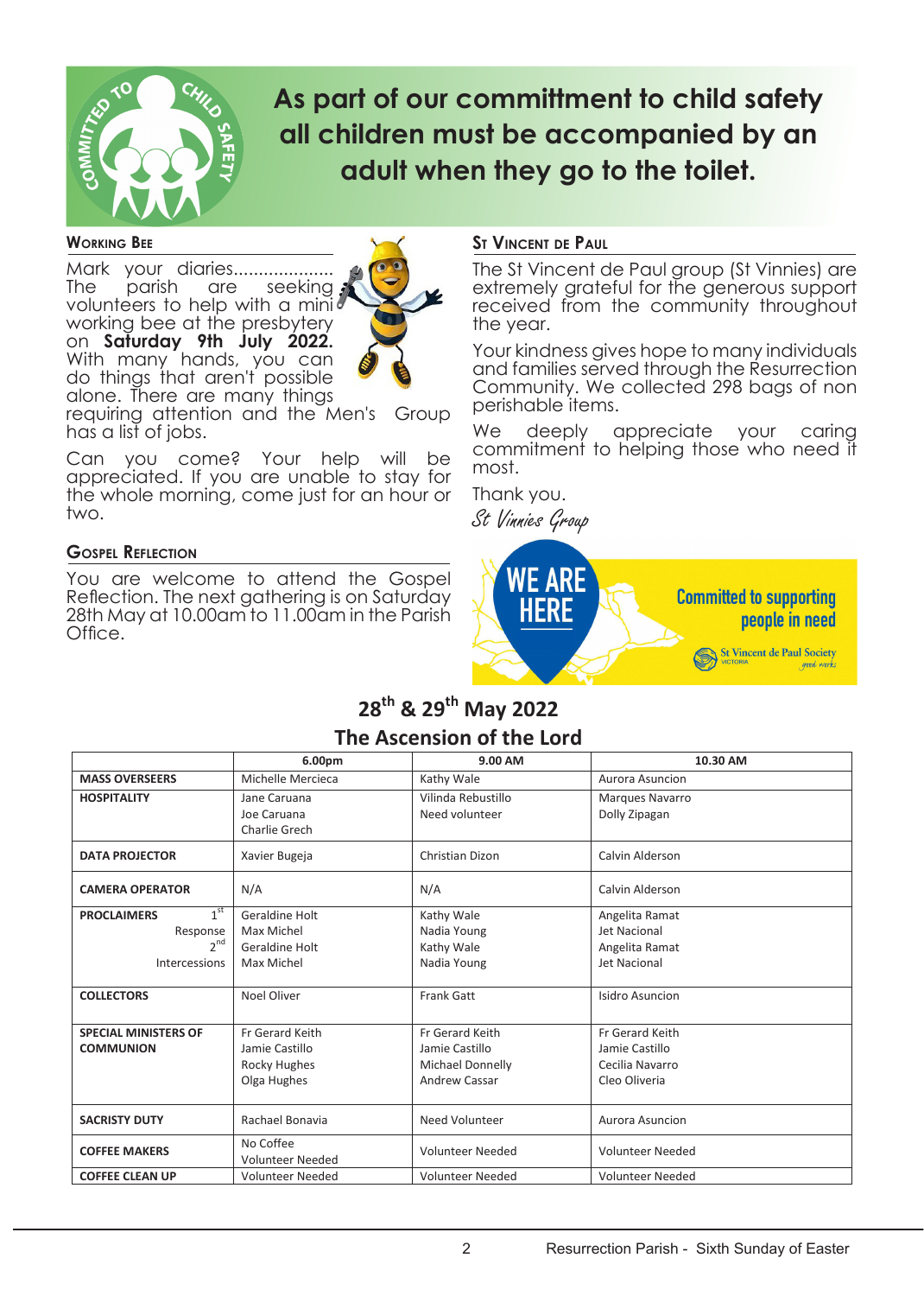# *PARISH MINISTRY ~ how will you serve?*

Serving others is central to being a Christian. The word "Ministry" comes from a Latin word meaning service. **You are invited to serve in the following ministries.** *Please read the following description of each Resurrection Ministry and then make a one year commitment to at least one Ministry.*

# **Camera Operator**

Operates the camera for parishioners during the 10.30am Mass.

# **Church Flower Arrangement**

Arranges flowers purchased by the Parish in the Church, expect during Lent and Advent.

# **Choirs/Music**

Resurrection is blessed with many parish choirs. Each choir has its own distinctive style. All our choirs welcome new members. If you are already in a choir when signing up for please indicate the name of your present choir.

# **Church Cleaning**

Our church is well used over the course of a week. There is a saying cleanliness is next to Godliness. The cleaning teams help us achieve this ideal.

# **Coffee Clean Up**

Part of a team that cleans up after coffee has been served.

# **Coffee Maker**

Sharing a cup of coffee brings people together. We offer parishioners coffee made from our espresso coffee machine in the narthex. This ministry of hospitality does require knowledge and skill to operate.

# **Counting**

A rostered system of counting the collections either on a Sunday or Monday morning.

# **Collector**

A rostered system of collecting the generous stewardship of parishioners at the Masses.

# **Data Projector**

Involves setting up, operating the data projector during the Mass and packing the laptop up after the Mass.

# **Hospitality**

Involves extending a warm welcome and helpful information relating to the Mass. Also, they ensure that the other rostered liturgical ministries are in place.

# **Office Help**

Assist the parish staff with the administrative tasks either on a regular or ad-hoc basis.

# **Overseer**

Attends to the practical aspects of the Mass. Guidelines are available.

# **Proclaimer of the Word**

A clear proclaiming of God's Word at Mass.

# **Sacristan**

Cleaning and tidying up after Mass including washing the sacred vessels.

# **Special Minister of Communion**

The reverent distribution of Holy Communion at the Mass.

*Further information is available at the office. Training can also be provided. Working with Children's Check (WWCC) are compulsory.*